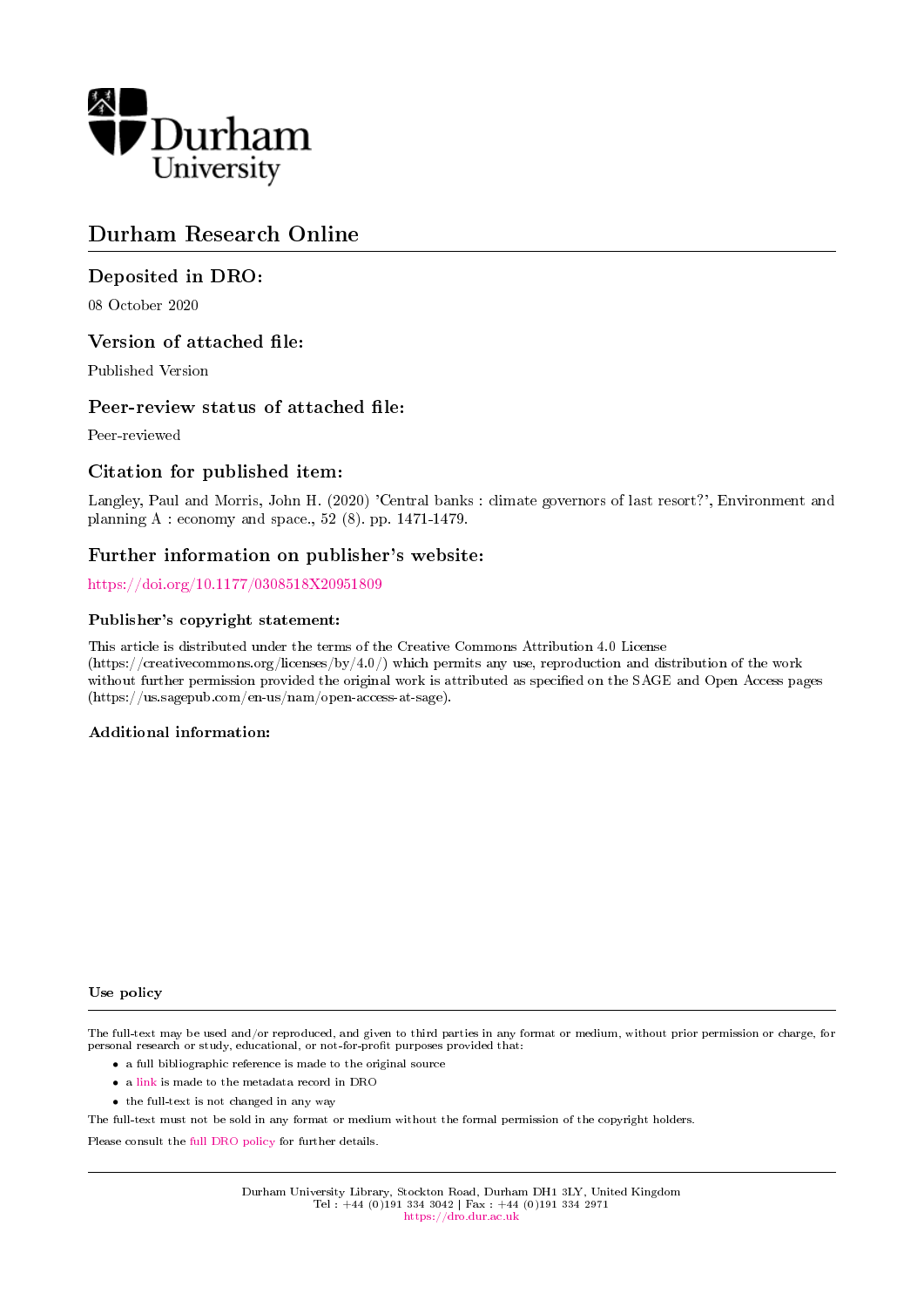# Central banks: Climate governors of last resort?

Commentary Commentary Commentary Commentary

EPA: Economy and Space 2020, Vol. 52(8) 1471–1479  $\circled{c}$  The Author(s) 2020

Article reuse guidelines: [sagepub.com/journals-permissions](http://uk.sagepub.com/en-gb/journals-permissions) [DOI: 10.1177/0308518X20951809](http://dx.doi.org/10.1177/0308518X20951809) <journals.sagepub.com/home/epn>



# Paul Langley

Durham University, UK

#### John H Morris

University of Warwick, UK

#### Abstract

The global and regional leadership of central banks in response to the COVID-19 pandemic has heightened public and political debates over their role in the governance of an arguably more fundamental planetary crisis: the climate crisis. Strategically harnessing the resources and reach of central banks would seem crucial to achieving a genuine step-change in the governance of the climate crisis. We consider how critical social scientists might contribute to debates over the potential of central banks to act as 'climate governors of last resort'.

#### Keywords

Central banks, climate crisis governance, financial stability, risk management, macro-prudential stress testing

#### Introduction: Last resort governance

More than at any time since the establishment of the Swedish Riksbank in 1668, it would now seem appropriate to speak of 'central-bank-led capitalism' (Bowman et al., 2012). In response to the COVID-19 pandemic, the Federal Reserve (Fed), Bank of England (BoE), European Central Bank (ECB), People's Bank of China (PBC) and Bank of Japan (BoJ) have, in particular, further exercised and entrenched their positions of global and regional leadership in economic governance (Jackson, 2020; Tooze, 2020a). Since the economic ramifications of the pandemic first became apparent in early March 2020, the Fed and other major central banks have made an extensive and expensive array of complex crisis management interventions. Central bank leadership is rooted in their institutional monopoly over the issue and management of sovereign territorial money (i.e. 'currency'). In David

Corresponding author: Paul Langley, Durham University, South Road, Durham DH1 7LE, UK. Email: [paul.langley@durham.ac.uk](mailto:paul.langley@durham.ac.uk)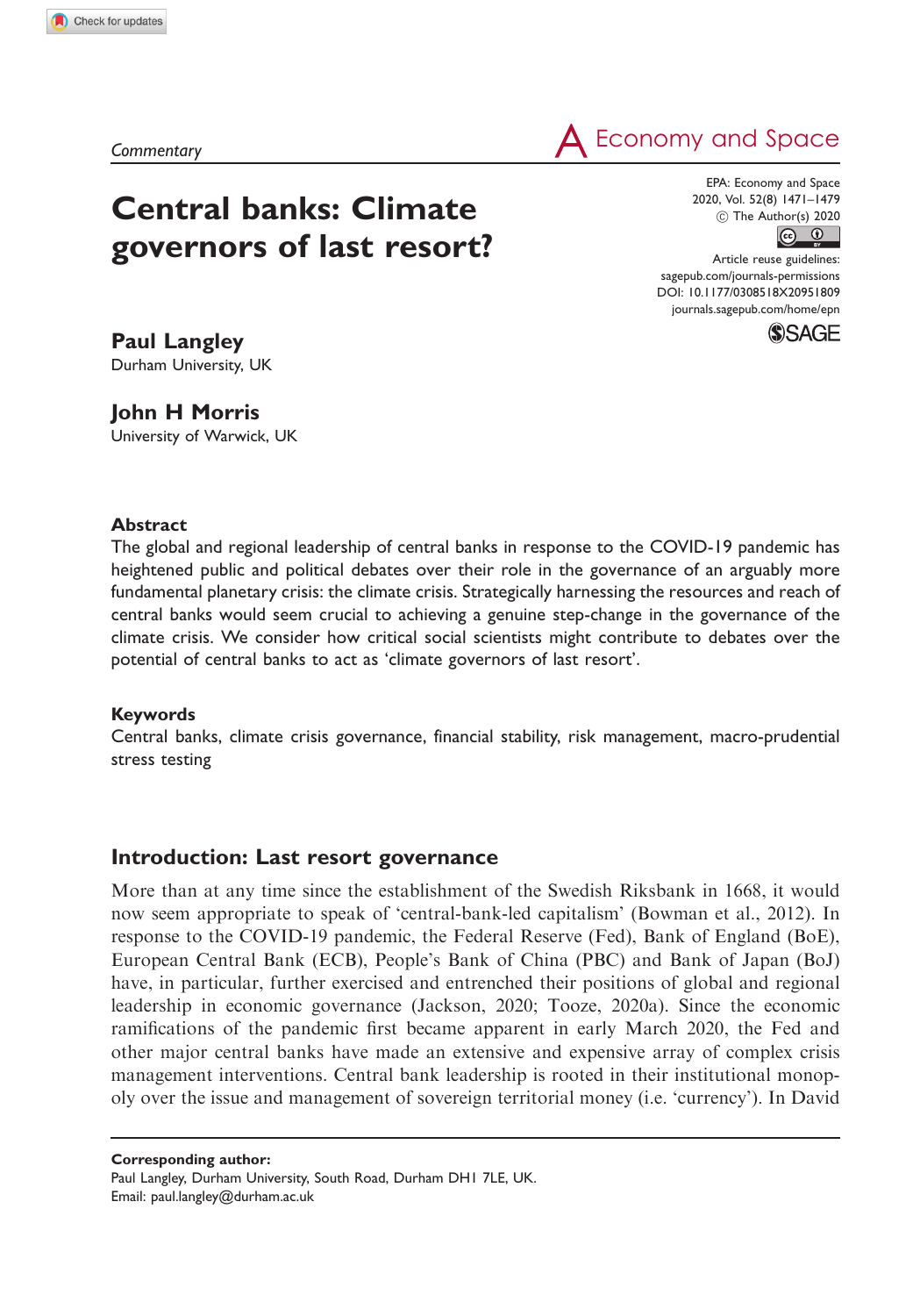Harvey's (1983: 247) terms, this places central banks at the 'commanding heights' of 'the hierarchy of monetary institutions' in domestic economies, as they seek to 'guarantee the creditworthiness and quality of private bank moneys'. Central banks have been further empowered in the post-Bretton Woods era of fiat money, as their issuance of sovereign currencies is untethered from gold reserves. In pursuit of monetary stability mandates and low-inflation targets, central banks also typically enjoy independence by statute from government in liberal democratic states. Moreover, the global and regional leadership of central banks rests on a further hierarchy, the international hierarchy of monetary power. This presently gives the Fed, in particular, the kind of extra-territorial reach necessary to guarantee private banking and financial markets that are largely denominated in US dollars, and increasingly operate at a transnational scale.

Many of the key crisis management techniques adopted by the principal central banks in recent months were only minted a decade or so ago. Honed during the global financial crisis of 2008 by the Fed and BoE in particular (Langley, 2015), asset purchase and quantitative easing (QE) techniques, resourced by monopoly over fiat money issuance, have become crucial to central bank capacities to fulfil their broadened financial stability mandates. This is because these techniques enable central banks to take up the position of 'investor of last resort' during crises, purchasing and guaranteeing bonds and other assets in capital markets in order to keep borrowing costs down and prevent precipitous devaluations and investor insolvencies. Current crisis management by the major central banks thus extends well beyond their historical role as the 'lender of last resort' (LOLR), a role that was first specified and legitimated for the BoE by Walter Bagehot in the latter half of the nineteenthcentury (Mehrling, 2011). Through to the crisis of 2008, the scope and scale of crisis management by central banks was shaped largely by the 'Bagehot dictum': lend feely and promptly, at a penalty rate and against good collateral, to solvent but illiquid banks. In contrast, and for the second time in the twenty-first century, today's leading central banks are enacting wide-ranging crisis management programmes of last resort investing, alongside monetary policy decisions and emergency liquidity lending to banks. At the time of writing, in July 2020, they have already pledged resources on a scale that far surpasses those committed during the global financial crisis.

Our Commentaries contribution responds to the public and political debate over central bank leadership in the governance of an arguably more fundamental planetary crisis: the climate crisis. This debate has gained new urgency amidst the management of the COVID-19 crisis, not least because so much of the global capitalist economy has moved onto the balance sheets of the major central banks during the last few months. The unrivalled monetary resources and seemingly ever-expanding last resort governmental responsibilities of central banks have been in evidence during the COVID-19 crisis, and this is provoking reappraisals of their capacities for global climate change governance.

Private banks and institutions have certainly developed the specialist products and services of the 'green' or 'carbon finance' sector in recent years. But a huge 'investment gap' persists between current realities and the estimated volume of new capital required in each and every year to finance a low-carbon transition of economy and society. At the same time, 'Green Keynesianism' and a 'Green New Deal' stand as a potential alternative to the prevailing private finance- and NGO-led approach to climate change governance. But the scale of fiscal funding required for a Green New Deal approach is likely to become even more problematic going forward, given the shrinking tax revenues and stimulus packages promulgated by the COVID-19 pandemic. Regardless of the approach to be taken-up in the future, strategically harnessing the resources and reach of the major central banks would seem to be crucial to the governance of the climate crisis. Prevailing and progressive political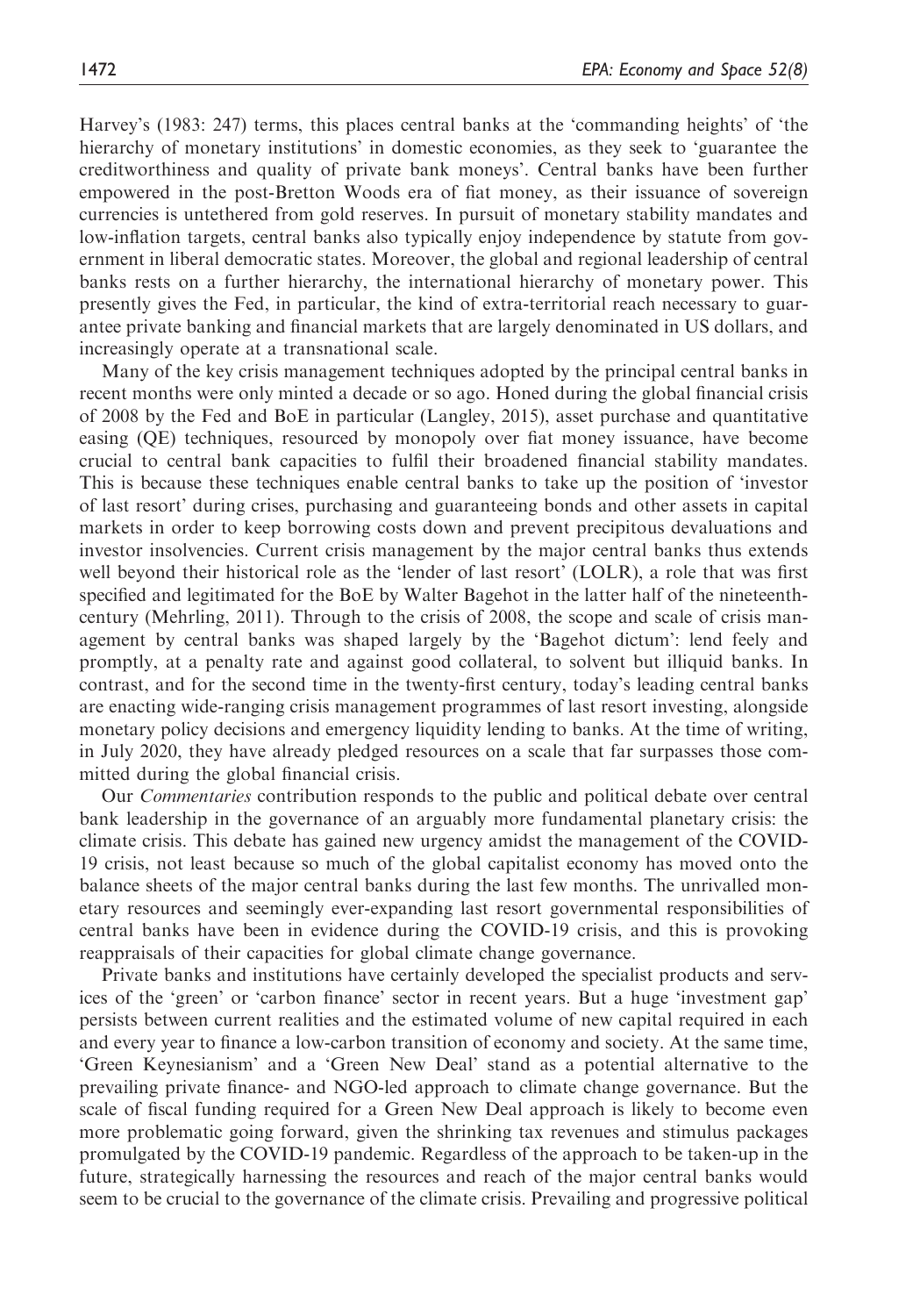agendas have variously converged on the possibility that central banks could act as what we call the 'climate governors of last resort'.

How, then, might critical social scientists intervene in the debate over the potential leadership of central banks in climate change governance? Given fresh impetus by last resort governance during the COVID-19 pandemic, many proposals for last resort climate governance are presently circulating in academic, public and policy debates that seek to graft climate-related concerns onto the financial stability mandates and techniques of central banks. While these proposals should be broadly welcomed, we will call for research and political engagement that, first, foregrounds the centrality of the technocratic and exceptional power of central banks in the reproduction of contemporary capitalism, and, second, attends to the neoliberal governmental rationality and market-based risk management techniques that central banks are already adopting in relation to climate change. For us, critical social scientists should highlight the limitations and delimiting consequences of the emergent governmental programmes of central banks, informed by an oppositional politics that recognises how a genuinely progressive step-change in climate governance will likely require the democratic transformation and fundamental repurposing of central banking itself.

#### Capitalist central banking

Drawing on existing accounts of the centrality of central banks to capitalism (e.g. Epstein, 2019; Goodhart et al., 2014; Hall, 2008; Harvey, 1983; Mann, 2010), there would seem to be solid reasons to adopt a profoundly sceptical analytical and political position in the current debate over central bank leadership in climate change governance. When push comes to shove, arguably central banks will prioritise the stability and growth of capitalism in its present form. The current last resort investing programmes of the major central banks would seem a case in point, as they have been largely indiscriminate when providing life support to the assets of 'dirty' and 'clean' economic sectors alike. Placing faith in central banks to provide last resort leadership in the climate crisis is perhaps to misunderstand the challenge to be confronted as a problem of the governance of capitalism, rather than one of the reproduction of capitalism. As capitalism variously seeks to redirect investment to provide a 'socio-ecological fix' for its reproduction (Ekers and Prudham, 2015), central banks will perhaps only ever be a handmaiden to the strategies and practices of private finance capital. The contemporary crisis-laden period is one of central bank-led capitalism, then, but central banking essentially remains capital-led.

To take terms from Geoff Mann (2010: 618), moreover, the sovereignty of central banks has 'a distinctively Hobbesian quality', wherein the 'Technocratic, class-privileged, autonomous governance of central material and ideological aspects of collective and individual life ... is difficult to reconcile with any acceptable definition of democracy'. It is largely down to the central banks themselves to decide if they accept the juridical and statutory remit of their sovereign power, or instead to choose to step up to the plate as the climate governors of last resort. Exceptions to their legal remits can be declared by central banks themselves, as has happened in recent crises with their moves beyond last resort lending and into last resort investing. Yet, these legal boundaries can also provide a bulwark for central bankers who are wary of 'mission creep', and who wish to remain 'above politics' and beyond public debates and democratic pressures (Economist, 2019). Juridical provisions are therefore significant in shaping the role of central banks in the 'Climate Leviathan' (Wainwright and Mann, 2018), the emergent mode of global governance that is incorporating climate change into the existing institutional machinery for managing global capitalism. Most notably, for some staff at the only truly globally powerful central bank, such as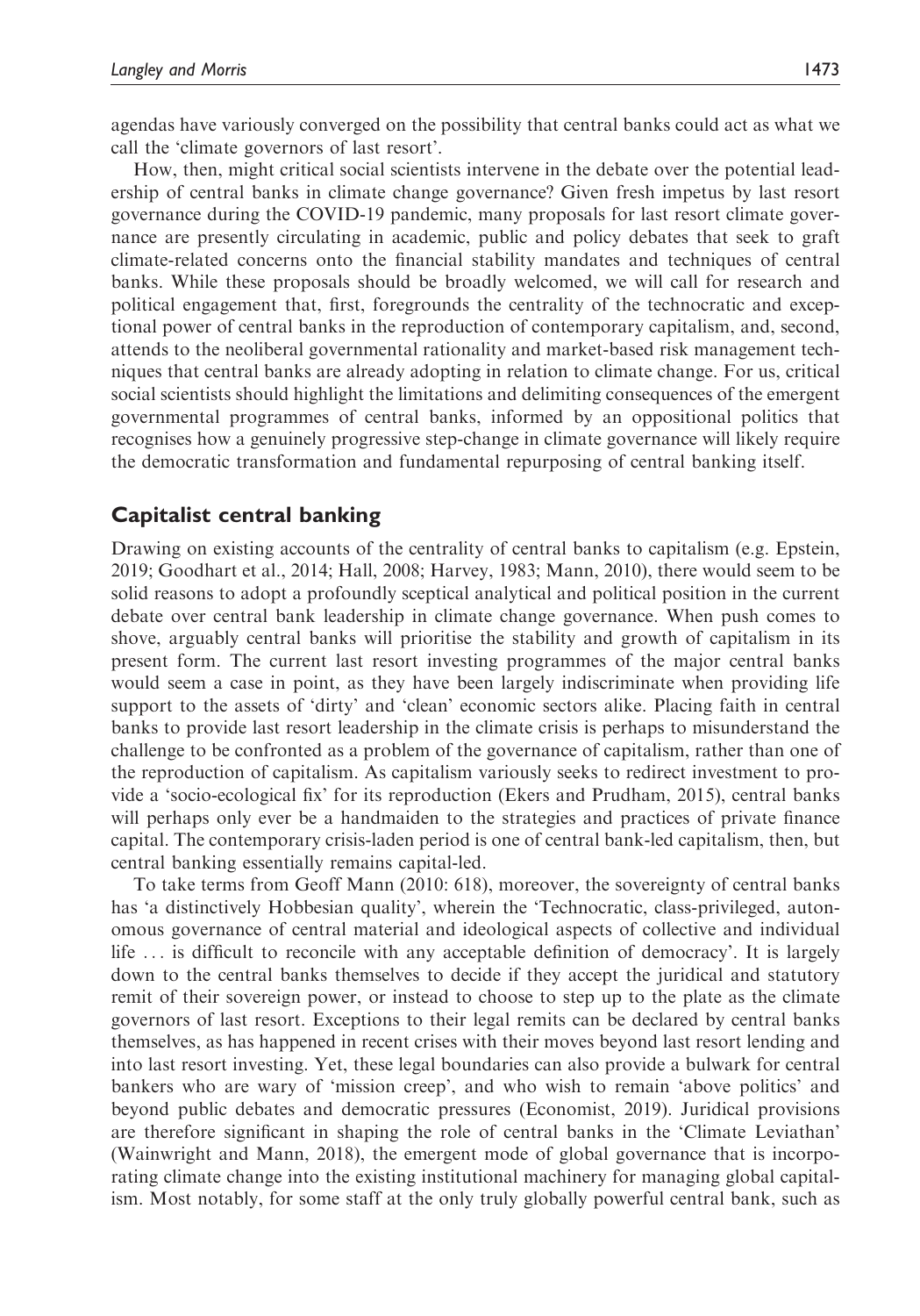San Francisco Fed Executive Vice President, Glenn Rudebusch (2019), 'environmental sustainability' and 'climate change are not directly included in the Fed's statutory mandate of price stability and full employment'.

It is certainly tempting at the outset, therefore, to dismiss current political debates about central bank leadership in climate change governance, and to simply assert that these institutions are structurally ill-suited to anything more than 'adaptation projects' that stabilize capitalism (Wainwright and Mann, 2018). However, much of the present interest in the progressive possibilities for central bank leadership has followed on the back of nascent actions already underway at major central banks. Prior to the COVID-19 pandemic, the BoE, Bank of France and ECB in particular demonstrated a willingness to play a leading role in climate change governance (Carney, 2016; Carney et al., 2019), spurred on by international collaboration and international organizations (Adrian et al., 2020; Network for Greening the Financial System, 2019). Indeed, as the economic ramifications of the pandemic have unfolded and calls to 'build back better' have grown louder, commitments to this agenda have been publicly reaffirmed by some (Bailey et al., 2020; Khalaf and Arnold, 2020), supported through the publication of best practice technical advice aimed at all central banks (Network for Greening the Financial System, 2020a, 2020b). For social scientists, engaging critically in debates over central bank leadership in climate change governance increasingly requires attention is given not only to whether or not capitalist central banks can act as climate governors of last resort, but also to how they are already attempting to doing so.

#### Financial stability, climate change risk and stress testing

For central banks, it is the financial stability implications of climate change that to date have prompted their governmental interventions and proposals, and not the climate crisis itself. To borrow terms from the UK government's strategy for the financial sector response to climate change (HM Government, 2019), central banks are relatively inactive at present in relation to 'financing green' (i.e. supporting and shaping flows of private investment in support of a low-carbon transition). Instead, they concentrate on 'greening finance' (i.e. encouraging the transformation of financial market-based risk management to embrace socalled 'climate change risks'). Climate change risks encompass two types of risk that impact the valuation of financial assets: 'physical risks' that have a direct impact and arise from the increased incidence of storms, floods, droughts and so on; and, 'transition risks' that materialise from changes in climate change policies and green technologies feeding through into the wider economy (e.g. Grippa et al., 2019). What worries central bankers is that there has been very limited progress on the calculation of climate change risk across global financial market institutions (see Christophers, 2019). A pre-requisite for such calculation is transparency and the availability of sufficiently detailed information. But the widely lauded voluntary global standards for corporations – i.e. the Financial Stability Board's Task Force on Climate-related Financial Disclosures (TCFD) – will not be fully implemented for at least another two-three years.

The 'quintessentially neoliberal modality of governance' (Christophers, 2017) shared by central banks holds that improved assessment of climate change risks is necessary for the smooth and stable transition of financial systems towards a low-carbon future. There is certainly some disagreement between central banks at present over whether their leadership is required to ensure that this transition takes place. The Fed, for example, is clear that it expects climate change risk to be included in the risk management practices of the private banks that is supervises, but has not yet issued specific regulatory guidance to this effect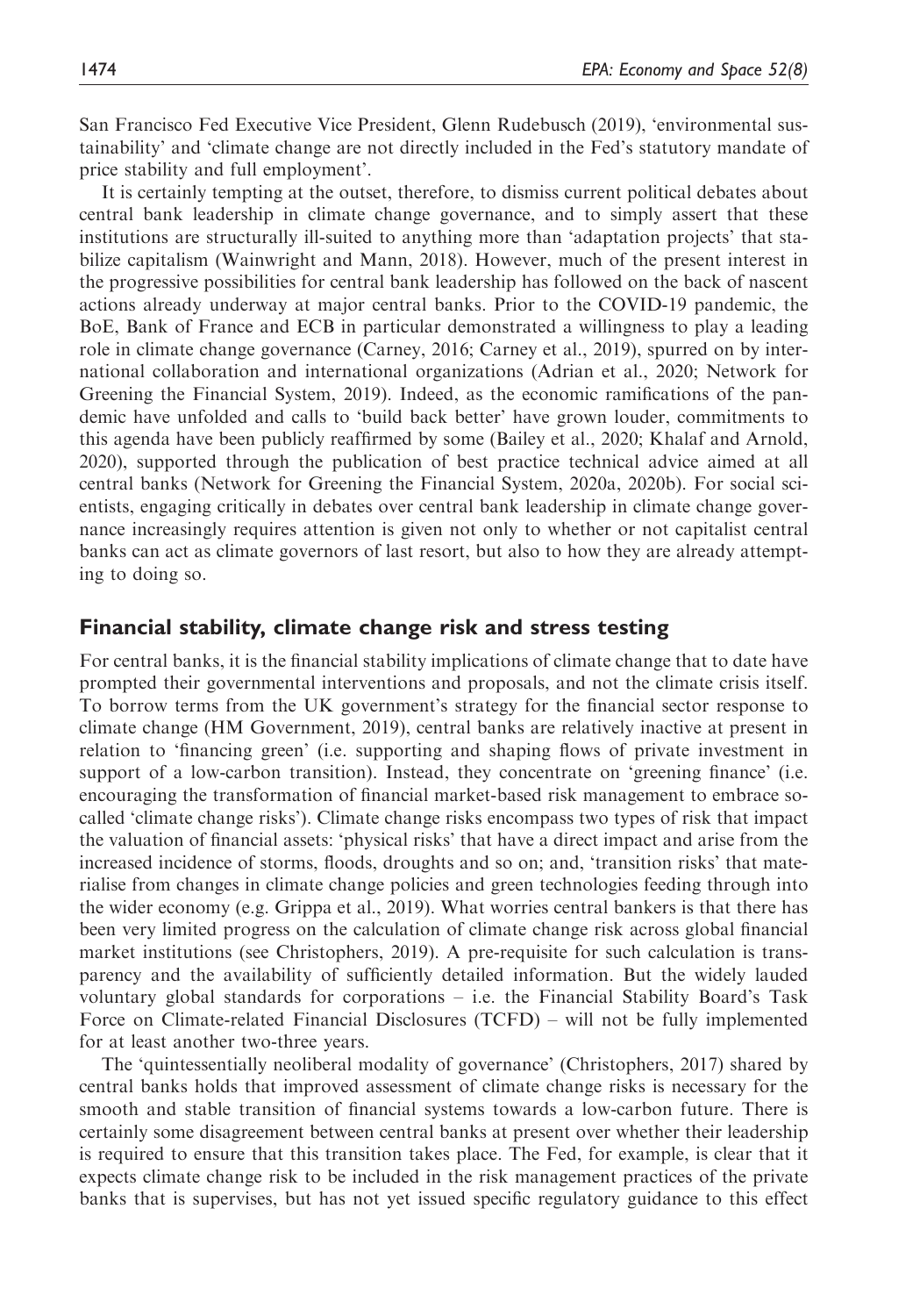(Brainard, 2019). Meanwhile, for Bundesbank President Jens Weidmann, improving the calculation of climate change risk is primarily a problem for credit rating agencies, who need to invest in widening the scope of their analytical tool kits (Skolimowski, 2019). Regardless of these differences, the approach that all central banks are presently taking to climate change is constituted in the first instance not through climate science, but through a body of expert neoliberal economic knowledge on financial stability and market-based risk management that has developed over the last three decades or so (Morris, 2018).

For the more activist central banks such as the BoE and ECB, their self-proclaimed leadership in climate change governance is a matter of incorporating climate change risk within macro-prudential stress testing (MPST) regimes (see Coombs, 2020; Langley, 2013; Morris, 2018). The governmental technique of MPST dates from the global financial crisis, and is included in subsequent revisions to international standards for financial regulation and supervision. It is anticipatory in nature, and its global adoption by central banks, regulators and supervisors reflects a loss of confidence in firm-level, micro-prudential probabilistic techniques of risk management (most notably, value-at-risk, VaR). During a MPST exercise, central banks and other authorities with financial stability mandates work with the principal private banks across a financial system in order to model their potential capacity to manage projected losses. Banks and financial market institutions participate in stress testing regimes in order to qualify for lender of last resort facilities and to conform to regulatory and supervisory regimes. Typically, central banks will devise scenarios of adverse and extreme events or conditions, each a combination of narrative and quantitative imaginaries of a macroeconomic future that will negatively impact the value of assets (e.g. loans, mortgages, bonds, equities, etc.). Projected losses are modelled according to these scenarios, and institutions found to lack resilience and to endanger aggregate financial stability are required to increase their capital reserves.

MPST has rapidly become an established central bank financial stability governance technique for pre-empting high-impact low-probability economic 'tail risks', or 'black swans'. The incorporation of climate change risk into MPST suggests that high-impact low-probability 'green swans' are now also preoccupying certain central banks (Bolton et al., 2020). Prior to the COVID-19 pandemic, the BoE (2019), for example, was preparing to conduct a (now delayed) experimental MPST exercise with UK banks and insurers that was due to run through to 2021. Similar to exercises undertaken by the Dutch central bank in 2018 and currently underway in France, the BoE's MPST will seek to test the exposure of loan books and portfolios to the transition risks of climate change that could undermine current asset valuations. Since 2016, the BoE's MPST regime has employed two distinct testing exercises – the Annual Cyclical Scenario (ACS) based on its assessment of current risks to financial stability; and, the Biennial Exploratory Scenario (BES) that figures stability threats that do not have empirical historical precedent. Both aim to assess capital adequacy, and the 2021 exercise falls under the BES category. It will comprise three different thirty-year exploratory scenarios, each oriented towards assisting with 'sizing risks'. Each scenario will imagine a political-economic future of 'earlier', 'later' or 'no' UK policy change and economic restructuring in relation to Paris Agreement temperature and emissions targets, and their attendant climate-related and macro-economic variables. The more delayed the policy and economic response to climate change, the greater the magnitude of risks and the hypothetical shock to the financial system. Rather than assess the capital adequacy of banks and (re)insurers, however, the BoE will examine how they expect to adjust their business models in the context of these scenarios and their attendant risks, and hopes to ascertain the aggregate effect of these responses on the financial system and wider economy. The inclusion of the insurance industry in the BoE exercise is novel and significant here, as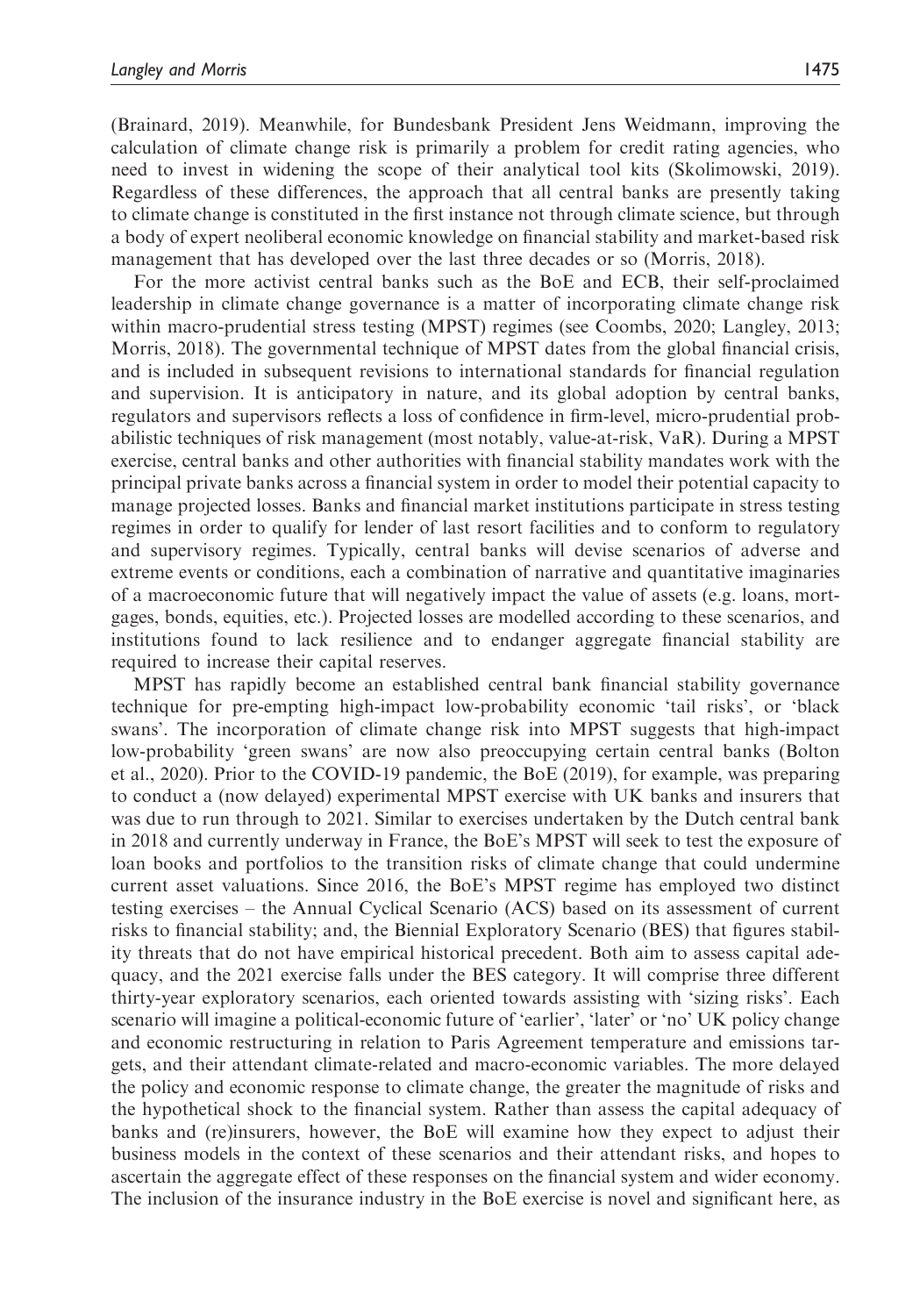banks often assume that they can rely on insurers to cover climate-related losses, but insurers may decide to curtail or reprice the coverage that they provide for banks.

#### Concluding remarks

MPST and associated rationalities of market-based risk management and institutional and system resilience presently provide, then, the touchstone for central banks that are beginning to enact climate change governance by widening their financial stability mandates. Attuning critical social scientists to this neoliberal governmental agenda and its accompanying techniques is important in two main respects. First, whilst proponents of MPST by central banks emphasize how it has a system-wide focus that creates the kind of transformative potential necessary to catalyse the private financing of a low-carbon transition, social scientists can identify and underline the inherent socio-technical limitations to what MPST can achieve. For example, shaped by the experience of the global financial crisis, the principal focus for MPST is banking resilience. Ironically, this may actually serve to place climate change risk beyond the governmental reach of central banks in a contemporary financial landscape that is marked by the wholesale financial circuits of 'shadow banks' (i.e. non-depository institutions, such as asset managers, pension funds, sovereign wealth funds, private equity funds, etc.). Indeed, there is currently a strong tendency for regulated banking and insurance sectors to use shadow banking as a 'spatial fix' for climate tail risks – such as catastrophes – that cannot or will not be bought, allocated or diversified in the regulated system (Taylor, 2020). Likewise, shadow banking circulations rest on the collateral needed to underpin trust and sustain short-term borrowing and market liquidity, but there are as yet no market conventions or regulatory provisions to incorporate climate change risk into assessments of the quality of underlying collateral (Gabor, 2020).

Second, critical social scientists can also highlight how the neoliberal foray of central banks into the governance of climate change is already having delimiting and de-politicising consequences for climate change governance. Considerable academic and activist energy is currently being expended to cajole central banks to tinker with MPST techniques, and to somewhat broaden their neoliberal technocratic agendas of financial stability and climate change risk. There is, for example, significant pressure on the ECB to consider the carbon credentials of the corporate assets that they purchase and support as investor of last resort (Khalaf and Arnold, 2020). At the same time, however, more radical and progressive proposals advocating for a very different role for central banks in climate change governance are becoming increasingly side-lined and jettisoned from public debates. For example, central banks could more directly regulate the lending of private banks towards low-carbon sectors by, for instance, differentiating their reserve requirements according to the destination of lending (Campiglio, 2016). Alternatively, they could position themselves at the heart of a Green New Deal, enacting so-called 'green QE' and using sovereign asset purchase programmes to finance new investment for a low-carbon transition (Economist, 2019). Yet, there is little indication that central banks are willing to take up these more radical visions of their leadership in climate change governance.

This takes us back, then, to the centrality of central banks to the reproduction of contemporary capitalism and the Hobbesian character of their sovereign power. In Trevor Jackson's (2020) terms, it may well be that the COVID-19 pandemic has shown that 'control of central banks' has to be 'at the center of any transformative political strategy'. But, how is such control to be rested? During a recent webinar at the LSE Grantham Research Institute on Climate Change and the Environment, Adam Tooze (2020b) cited the anti-inflationary 'Volcker shock' instituted by the Fed in the late 1970s as evidence of the possibility of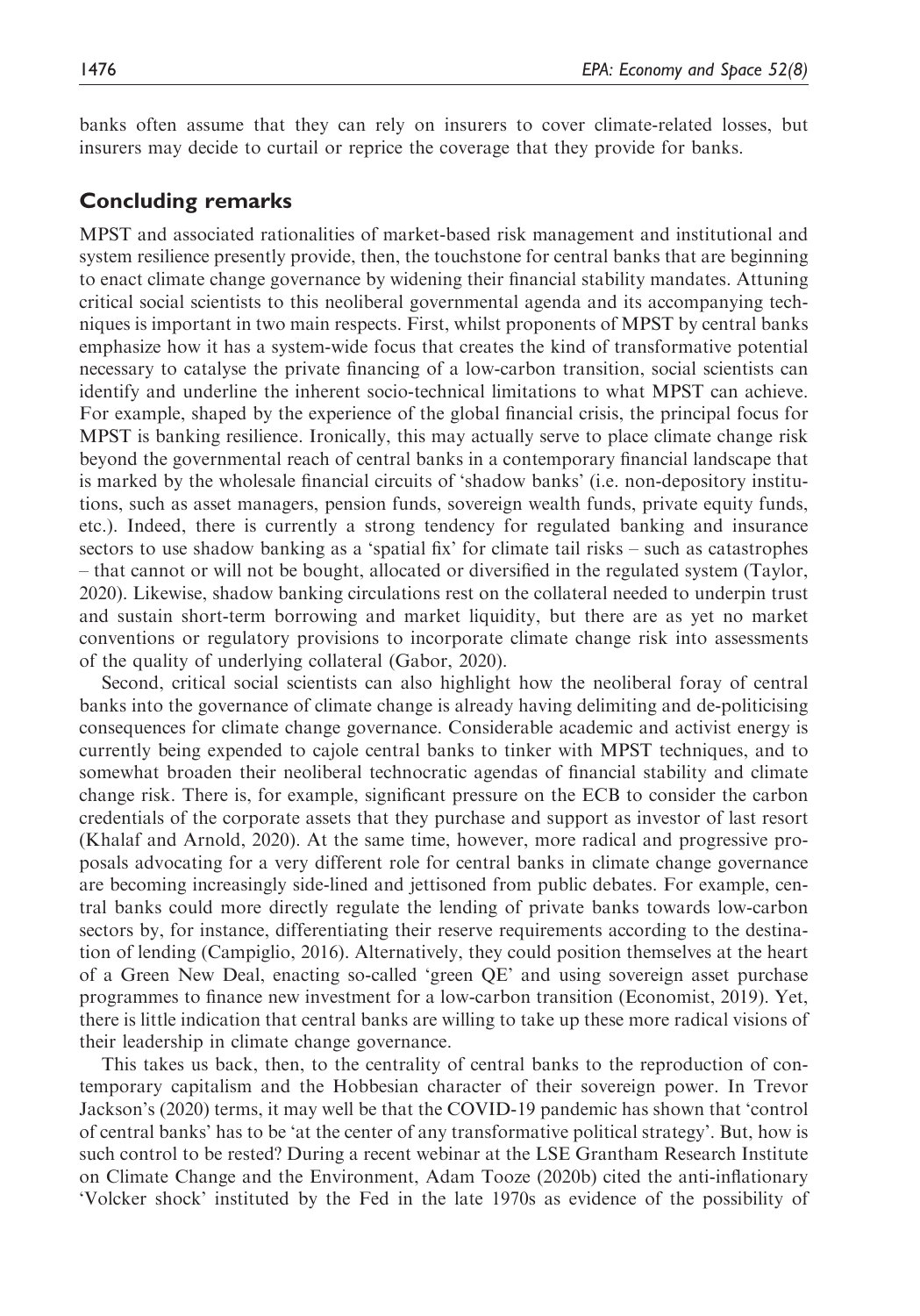sudden paradigm shifts in central banking. This, he remarked, instantiated a 'manifest social-political conflict in which central bankers adopted positions antagonistic to the interests of constitutive groups in society'. In effect, Volcker prioritized the interests of capital over labour (Epstein, 2019), and what is needed now is central bank action premised on reigning in the interests of contemporary capital in the name of people and planet. Tooze also drew parallels between the then Fed Chairman, Paul Volcker, and the current ECB President, Christine Lagarde: because Lagarde has also come to central banking from a career in politics rather than finance, she is apparently more able to lead a 'green shock' in central banking. But critical social scientists should be wary of placing too much faith in the ability of ostensibly enlightened technocrats to seize control of the machinery of central banking. Redirecting central banks' resources and reach towards a genuinely transformative governmental agenda that acts on climate change (rather than its financial stability implications) will most likely necessitate the democratic transformation and fundamental repurposing of central banking itself (see Mann, 2010). For critical social scientists researching and engaging with debates over the potential leadership of central banks in climate change governance, it is essential that their interventions are animated by normative, politically prior and oppositional questions about what central banks could and should do. The climate governors of last resort are already taking up their positions, and how they are seeking to adapt and exercise their leadership is fast becoming part of the climate crisis problem.

#### Declaration of conflicting interests

The author(s) declared no potential conflicts of interest with respect to the research, authorship, and/or publication of this article.

#### Funding

The author(s) received no financial support for the research, authorship, and/or publication of this article.

#### **References**

- Adrian T, Morsink J and Schumacher L (2020) Stress Testing at the IMF, International Monetary Fund Monetary and Capital Markets Department Series No. 20/04. Available at: [www.imf.org/en/](http://www.imf.org/en/Publications/Departmental-Papers-Policy-Papers/Issues/2020/01/31/Stress-Testing-at-the-IMF-48825) [Publications/Departmental-Papers-Policy-Papers/Issues/2020/01/31/Stress-Testing-at-the-IMF-](http://www.imf.org/en/Publications/Departmental-Papers-Policy-Papers/Issues/2020/01/31/Stress-Testing-at-the-IMF-48825)[48825](http://www.imf.org/en/Publications/Departmental-Papers-Policy-Papers/Issues/2020/01/31/Stress-Testing-at-the-IMF-48825)
- Bailey A, Carney M, Villeroy de Galhau F, et al. (2020). The world must seize this opportunity to meet the climate challenge. The Guardian, June 5. Available at: [www.theguardian.com/commentisfree/](http://www.theguardian.com/commentisfree/2020/jun/05/world-climate-breakdown-pandemic) [2020/jun/05/world-climate-breakdown-pandemic](http://www.theguardian.com/commentisfree/2020/jun/05/world-climate-breakdown-pandemic)
- Bank of England (2019) Discussion Paper: The 2021 Biennial Exploratory Scenario on the Financial Risks From Climate Change. London: Bank of England. [www.bankofengland.co.uk/-/media/boe/](http://www.bankofengland.co.uk/-/media/boe/files/paper/2019/the-2021-biennial-exploratory-scenario-on-the-financial-risks-from-climate-change.pdf) [files/paper/2019/the-2021-biennial-exploratory-scenario-on-the-financial-risks-from-climate-ch](http://www.bankofengland.co.uk/-/media/boe/files/paper/2019/the-2021-biennial-exploratory-scenario-on-the-financial-risks-from-climate-change.pdf) [ange.pdf](http://www.bankofengland.co.uk/-/media/boe/files/paper/2019/the-2021-biennial-exploratory-scenario-on-the-financial-risks-from-climate-change.pdf)
- Bolton P, Despres M, Pereira da Silva LA, et al. (2020) The Green Swan: Central banking and financial stability in the age of climate change. Bank for International Settlements. Available at: [www.bis.org/publ/othp31.pdf](http://www.bis.org/publ/othp31.pdf)
- Bowman A, Erturk I, Froud J, et al. (2012) Central bank-led capitalism? Seattle University Law Review 36: 455–487.
- Brainard L (2019) Why climate change matters for monetary stability and financial stability, Remarks at "The Economics of Climate Change" a research conference sponsored by the Federal Reserve Bank of San Francisco, November 8. Available at: [www.federalreserve.gov/newsevents/speech/](http://www.federalreserve.gov/newsevents/speech/files/brainard20191108a.pdf) [files/brainard20191108a.pdf](http://www.federalreserve.gov/newsevents/speech/files/brainard20191108a.pdf)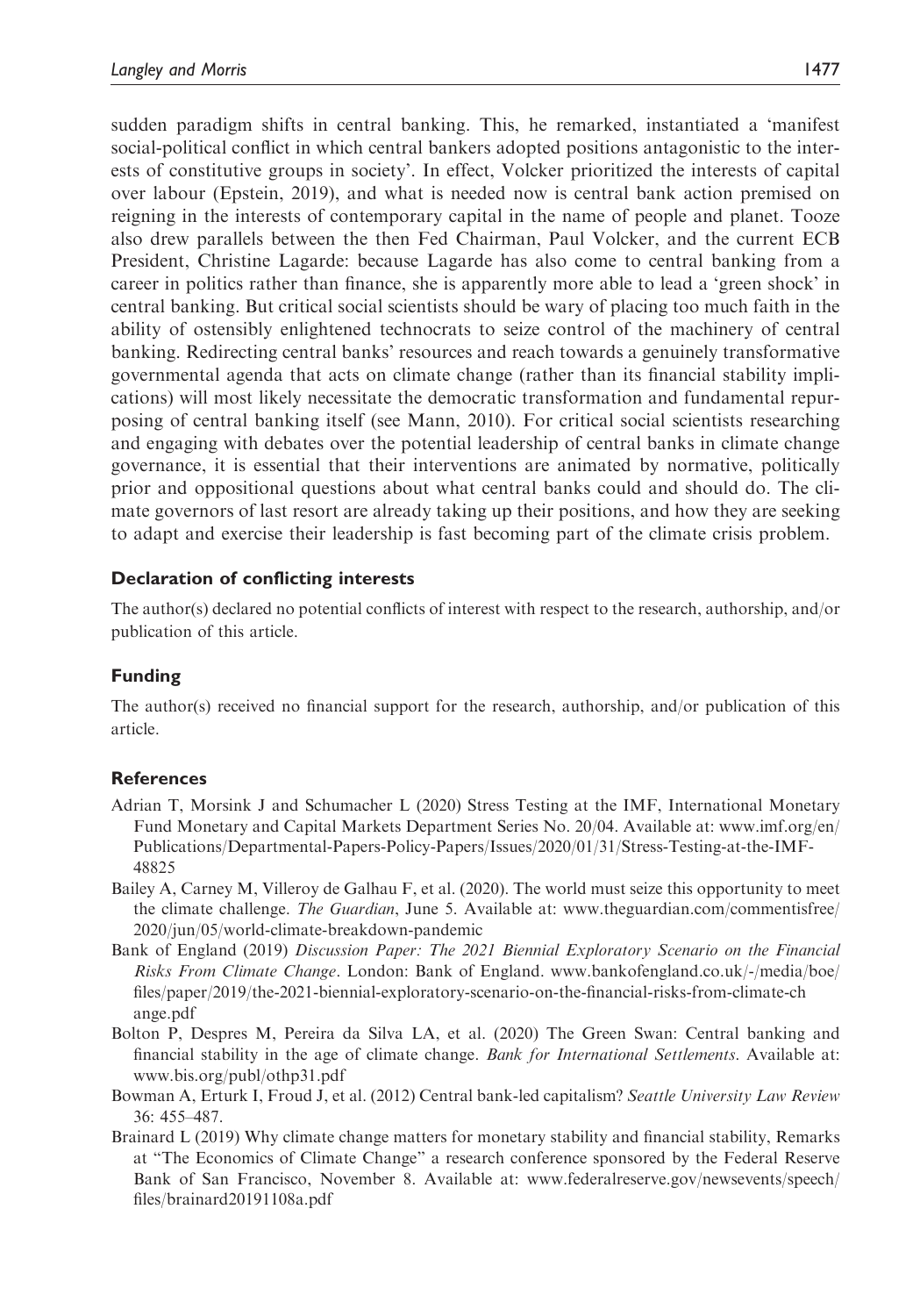- Campiglio E (2016) Beyond carbon pricing: The role of banking and monetary policy in financing the transition to a low-carbon economy. Ecological Economics 121(2): 220–230.
- Carney M (2016) 'Resolving the Climate Paradox', speech given at the Arthur Burns, Memorial Lecture, Berlin. Available at: [www.bankofengland.co.uk/publications/Documents/speeches/2016/](http://www.bankofengland.co.uk/publications/Documents/speeches/2016/speech923.pdf) [speech923.pdf](http://www.bankofengland.co.uk/publications/Documents/speeches/2016/speech923.pdf)
- Carney M, Villeroy de Galhau F and Elderson F (2019) The financial sector must be at the heart of tackling climate change. The Guardian, April 17. Available at: [www.theguardian.com/commentis](http://www.theguardian.com/commentisfree/2019/apr/17/the-financial-sector-must-be-at-the-heart-of-tackling-climate-change) [free/2019/apr/17/the-financial-sector-must-be-at-the-heart-of-tackling-climate-change](http://www.theguardian.com/commentisfree/2019/apr/17/the-financial-sector-must-be-at-the-heart-of-tackling-climate-change)
- Christophers B (2017) Climate change and financial instability: Risk disclosure and the problematics of neoliberal governance. Annals of the American Association of Geographers 107(5): 1108–1127.
- Christophers B (2019) Environmental beta or how institutional investors think about climate change and fossil fuel risk. Annals of the American Association of Geographers 109(3): 754–774.
- Coombs N (2020) What do stress tests test? Experimentation, demonstration and the sociotechnical performance of regulatory science. The British Journal of Sociology 71(3): 520–536. (in press)
- Economist (2019). Green envy: The rights and wrongs of central-bank greenery. Economist, December 14. Available at: [www.economist.com/leaders/2019/12/14/the-rights-and-wrongs-of-central-bank](http://www.economist.com/leaders/2019/12/14/the-rights-and-wrongs-of-central-bank-greenery)[greenery](http://www.economist.com/leaders/2019/12/14/the-rights-and-wrongs-of-central-bank-greenery)
- Ekers M and Prudham S (2015) Editorial introduction: Towards the socio-ecological fix. Environment and Planning A: Economy and Space 47(12): 2438–2445.
- Epstein G (2019) The Political Economy of Central Banking: Contested Control and the Power of Finance, Selected Essays of Gerald Epstein. Cheltenham: Edward Elgar Publishing.
- Gabor D (2020) Critical macro-finance: A theoretical lens. *Finance and Society* 6(1): 45–55.
- Goodhart C, Gabor D, Vestergaard J, et al. (eds) (2014) Central Banking at a Crossroads: Europe and Beyond. London: Anthem Press.
- Grippa P, Schmittmann J and Suntheim F (2019) Climate change and financial risk. Finance  $\&$ Development 56(4): 26–29.
- Hall RB (2008) Central Banking as Global Governance: Constructing Financial Credibility. Cambridge: Cambridge University Press.
- Harvey D (1983) The Limits to Capital. The American Historical Review. Chicago: University of Chicago Press.
- HM Government (2019) Green Finance Strategy: Transforming Finance for a Greener Future. Available at: [https://greenfinanceplatform.org/sites/default/files/downloads/policy-database/Green%20Finance](https://greenfinanceplatform.org/sites/default/files/downloads/policy-database/Green%20Finance%20Strategy-%20Transforming%20Finance%20for%20a%20Greener%20Future.pdf) [%20Strategy-%20Transforming%20Finance%20for%20a%20Greener%20Future.pdf](https://greenfinanceplatform.org/sites/default/files/downloads/policy-database/Green%20Finance%20Strategy-%20Transforming%20Finance%20for%20a%20Greener%20Future.pdf)
- Jackson T (2020) The sovereign fed. Dissent Magazine, April 16. Available at: [www.dissentmagazine.](http://www.dissentmagazine.org/online_articles/the-sovereign-fed) [org/online\\_articles/the-sovereign-fed](http://www.dissentmagazine.org/online_articles/the-sovereign-fed)
- Khalaf R and Arnold M (2020) Lagarde puts green policy top of agenda in ECB bond buying. Financial Times, July 8. Available at: [www.ft.com/content/f776ea60-2b84-4b72-9765-2c084bff6e32](http://www.ft.com/content/f776ea60-2b84-4b72-9765-2c084bff6e32)
- Langley P (2013) Anticipating uncertainty, reviving risk? On the stress testing of finance in crisis. Economy and Society 42(1): 51–73.
- Langley P (2015) Liquidity Lost: The Governance of the Global Financial Crisis. Oxford: Oxford University Press.
- Mann G (2010) Hobbes' redoubt? Toward a geography of monetary policy. *Progress in Human* Geography 34(5): 601–625.
- Mehrling P (2011) The New Lombard Street: How the Fed Became the Dealer of Last Resort. Princeton: Princeton University Press
- Morris JH (2018) Securing Finance, Mobilizing Risk: Money Cultures at the Bank of England. Abingdon: Routledge.
- Network for Greening the Financial System (2019) A call for action: Climate change as a source of financial risk. Available at: [www.banque-france.fr/sites/default/files/media/2019/04/17/ngfs\\_first\\_](http://www.banque-france.fr/sites/default/files/media/2019/04/17/ngfs_first_comprehensive_report_-_17042019_0.pdf) comprehensive report - 17042019 0.pdf
- Network for Greening the Financial System (2020a) NGFS climate scenarios for central banks and supervisors. Available at: www.ngfs.net/sites/default/files/medias/documents/ngfs climate scenari [os\\_final.pdf](http://www.ngfs.net/sites/default/files/medias/documents/ngfs_climate_scenarios_final.pdf)